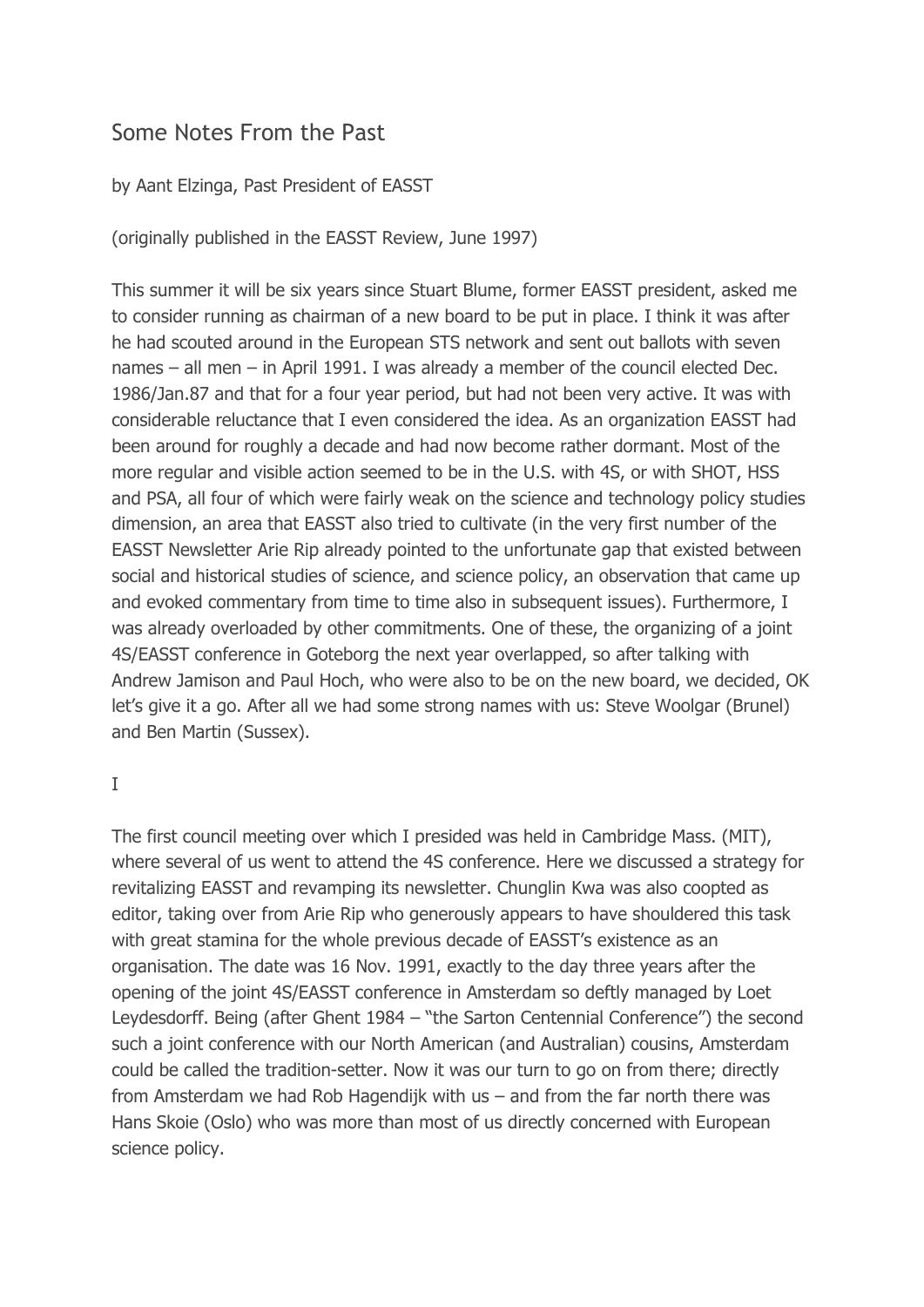Actually we didn't have much of an idea what we were taking on, which was probably fortunate, for otherwise the whole project might have been dropped. Anyway, Stuart Blume had come up with the genial idea that EASST should have a new category of members alongside individual ones (EASST Newsletter vol. 9, no. 2 May 1990). These were to be institutional members, a consortium of centres in the field that would sign on to pay a substantial sum for a three year period. In addition Stuart had an agreement with the Science Policy Support Group (SPSG) in London to handle the functions of a secretariat and distribution of the newsletter on a year by year contractual basis. Peter Healey's role in this and other respects became pivotal for our success.

Counting from that first fateful day in November 1991 I have now presided over eleven council meetings in various locations – Cambridge Ma., Amsterdam (thrice), Goteborg, Brunel/N. London, Budapest, Paris, London, Bielefeld, and most recently Vienna. The old council was replaced by a new one in Budapest, where a glaring gender skew was partly corrected (cf. the inside front page of this issue). The most recent round of elections earlier this year led to a partial correction of a northern European bias. So now the new council that constituted itself at its first meeting in Vienna (hosted by Ulrike Felt, the Organisational Secretary) also includes members from southern Europe and one with a strong third world connection.

At midnight the 30th of June Rob Hagendijk and I will get together over the phone so I can wish him luck as new president of EASST for the period to come.

Rob's steady hand as our "finance minister" during what will have been 2040 days (five years, seven months and fifteen days since the Cambridge Mass. meeting) has been a mainstay, keeping us on a lean, yet dynamic track, critically appraising the expanding infrastructure needed to push the original newsletter (redubbed "Review" in 1994) ever further in the direction of Chunglin's ideal, revamping into the (S)T(S) Literary Supplement of Europe.

On top of this we now have a Homepage, travel stipends, funding of joint workshops with NECSTS, and other initiatives, as our strategy document put it, "to foster within Europe the scholarly study of science and technology, including their historical development and role in society. More specific aims include improving scholarly communication and exchange in this field, increasing the visibility of the subject to policy-makers and the general public, and stimulating and supporting teaching on the subject at all levels" (Revitalization strategy statement of 29th Oct. 1991).

Looking back, I think it is fair to say that we achieved some of the goals that we set ourselves five years ago, yes. EASST has expanded its membership, even if there is still an ebb of numbers between and an influx during major events, like conferences. Here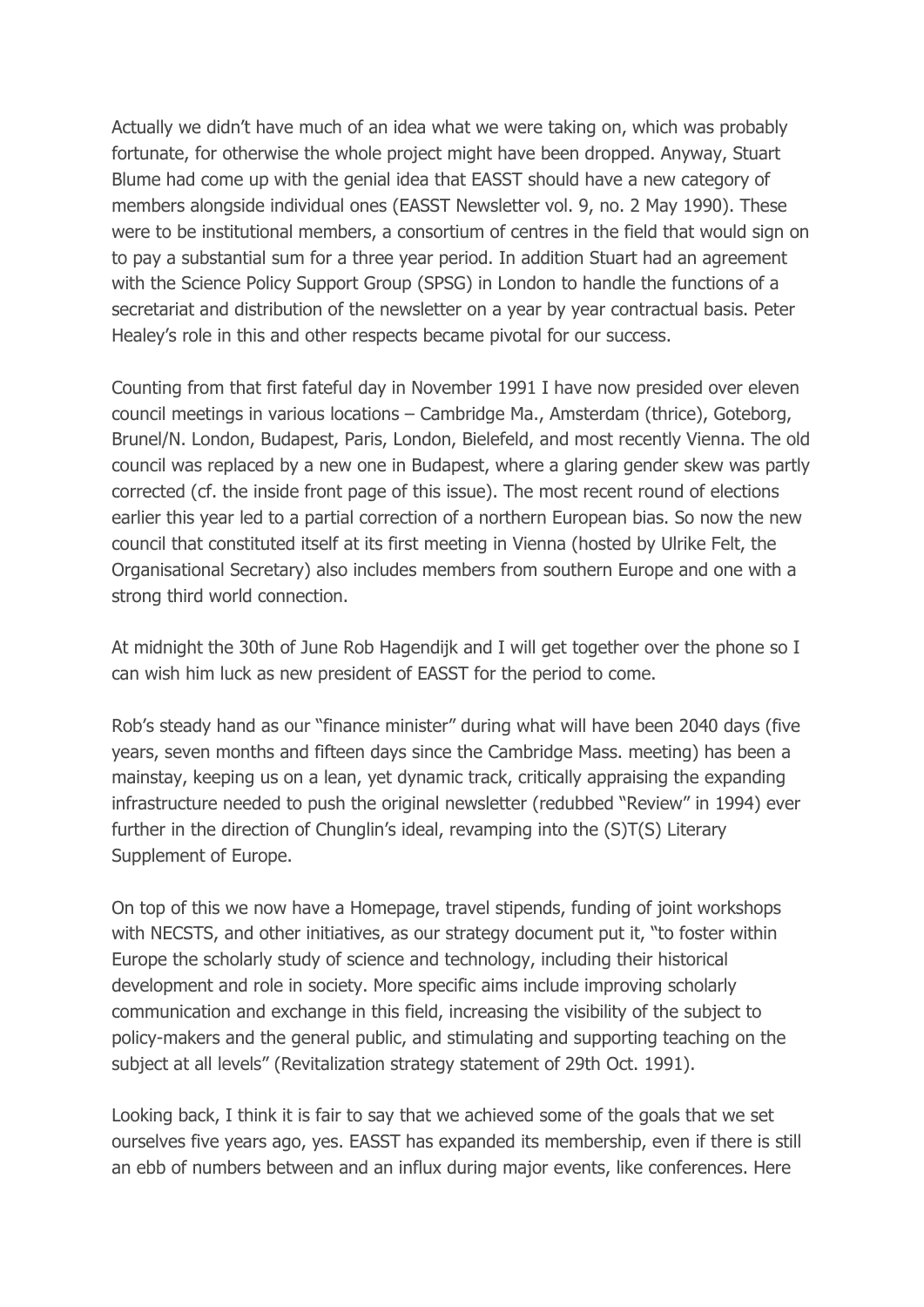Bielefeld marked a new tidal high point. Also, we have actively reached out to all parts of Europe in connection with workshops on topical issues, often in collaboration with NECSTS. The system of travel stipends for young scholars has helped highlight new curricular programmes and attendence to summer or graduate school initiatives in STS. More recently EASST began to raise its voice in Brussels, as one of many actors to provide input into policy discussions in as far as these have a bearing on intellectual agendas in STS. Apart from workshops the major events remain our conferences, the one held jointly with 4S every four years, as well as the biannual EASST conferences in between, the last one in Budapest 1994 (the next one due next year). Out of Budapest, thanks to David Edge's unflagging enthusiasm, also came a handsome solid thematic issue of Social Studies of Science, on the situation of and prospects for science in Eastern and Central Europe.

Putting on a certain species of spectacles one might say what I have just described is an episode in the construction of a network-cum-institutional arrangement with a five letter acronym that someone dreamed up some sixteen years ago, and how serendipity had us run with it. Rob Hagendijk in his recent book "Wetenschap, constructivisme en Cultuur", shows that constructivisms now are many. Not even the non-relativist brand of "cultural constructivism" comes with ready made wooden shoes – if anything, it is a question of appropriate sunglasses and ballet dancers' slippers.

I want to express my gratitude here and now to all members of the previous two councils; without your support and involvement we could not have gone ahead, nor had as much fun on the way. To the new council, all the best with your continuing venture.

But is that all I have to say? No, there is more. Of course as reader you may very well stop here, because now I am going to get more longwinded.

## II

At the Bielefeld meeting last year 4S celebrated its 20th anniversary. This got me thinking – isn't EASST actually older than 4S? From where do we trace our roots as an organisation? Is it really only from the foundational year 1981, or isn't it more like 1973, or even slightly before that? In a certain sense it depends on one's perspective – - (Rob, don't forget those old sunglasses that you use when you go sailing on the Frisian lakes).

Doing some quick historical spadework revealed to me that a case might be made that we are actually older than 4S. This is if we negotiate the "fact" that EASST sprung out of and continues the spirit of project PAREX which was created in 1970 and continued until 1986. The first EASST council of five persons consisted of several leading figures from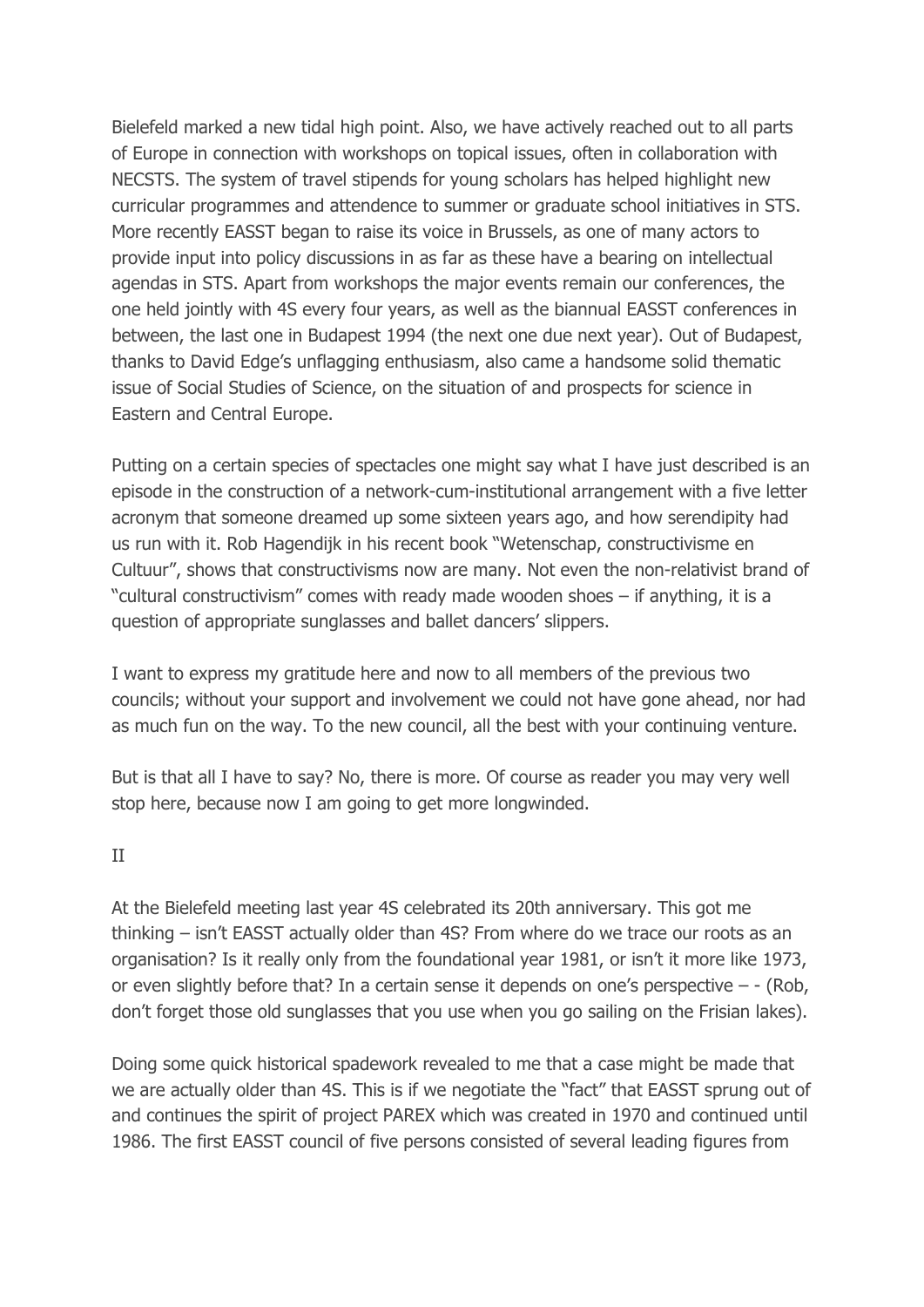PAREX (a second – six man – council elected in Dec. 1982 showed less overlap, with John Ziman as president).

PAREX is a contraction of "Paris-Sussex", and the project was a vehicle for promoting collaboration on Anglo-French basis between scholars working on different aspects on the social studies of science. The two "co-animateurs" behind the effort were Gerard Lemaine and Roy MacLeod, the one in Paris and the other then at Sussex. Others involved were Elisabeth Crawford, David Edge, Michael Mulkay, G�nther K�ppers, Peter Weingart and, I think, also Helga Nowotny (Helga tends to have been involved in most things European).

PAREX's secretariat was located at the Maison des Sciences de l'Homme (MSH) on Boulevard Raspail in Paris, a nice location with good library facilities and the home of the journal Social Science Information which picked up on the finalization thesis (1976) and even now continues to publish in our field. MSH, together with the CNRS Programme STS also supported publication of the journal "Pandore" in which Bruno Latour took a leading role.

In November 1994 I took an initiative to invite persons from various French STS groups and had a meeting at MSH with representatives from many of them in hopes of bringing EASST back to its former (PAR-EX) home. This, and a second meeting later, was set up by Iskender Gokalp from CNRS-Orleans who is on the board of MSH, where the director, Maurice Aymard was interested. The idea, was simply to try and site an EASST conference in Paris, and perhaps also a workshop at MSH. Unfortunately nothing came of it.

For the sake of the record I can say that our invitations went out to persons at GERS, BETA, GERSULP (Strasbourg), ECP, GEMAS, Orstom, CRHST, INSERM, REHSEIS, Ecole des Mines, and CNAM. Those of you who know the Paris scene won't need a glossary of acronyms at this point – anyone else is here and now challenged to make an effort to get acquainted with what's behind all those letters.

I still have not given up the idea of a Paris conference and/or workshop(s), and hope the new council may pick it up again and try to make it happen in the future. We will have history on our side, in that case.

In 1973 PAREX, in order to continue to receive support through MSH was asked to "Europeanize". This led to a leap from two to eight countries being represented. Apart from becoming more solidly European in scope PAREX also became more broadly interdisciplinary in character (EASST Newsletter vol. 5, No. 1 Feb. 1986 contains some of this story). The purpose of this European network became to organize one general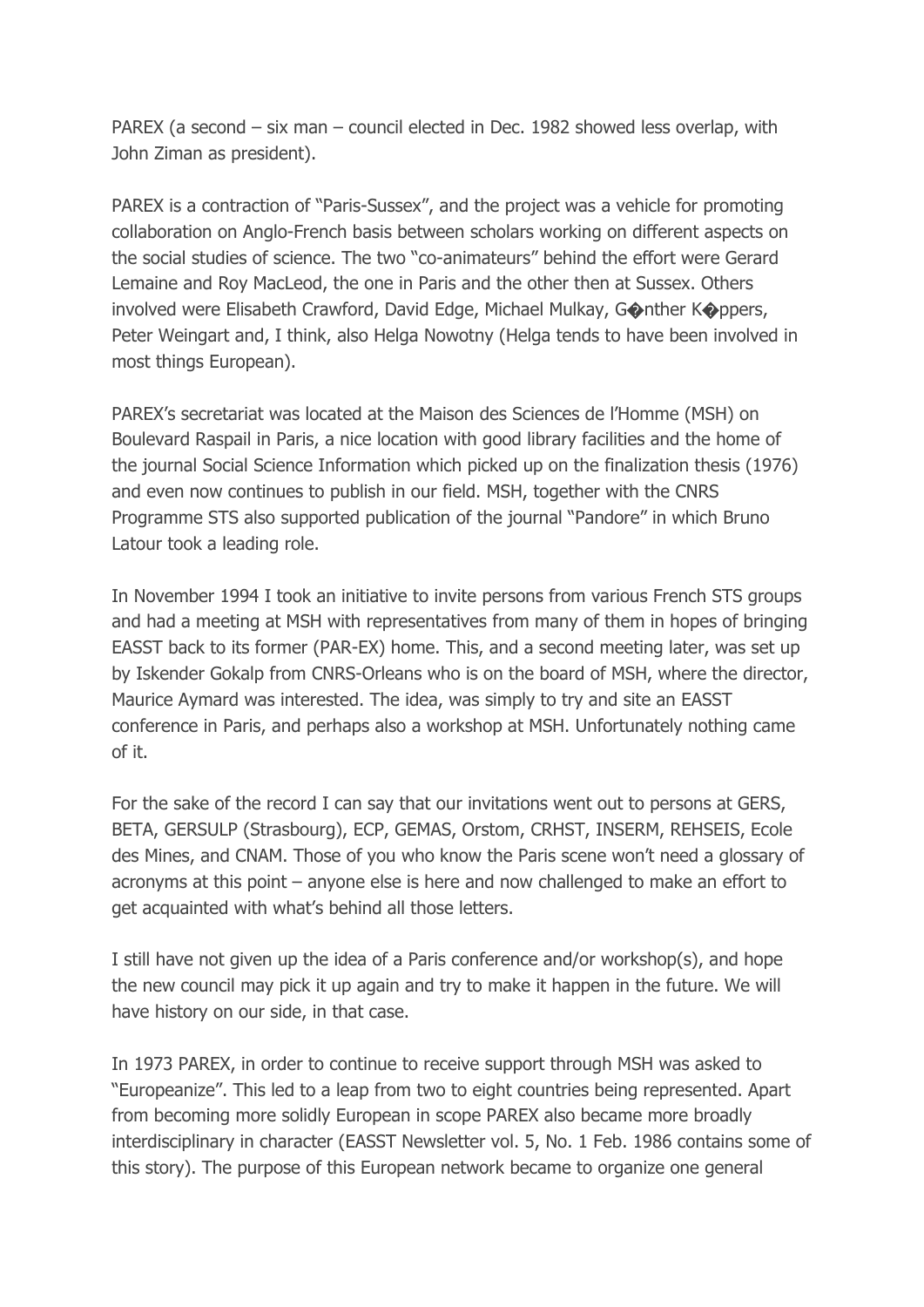meeting each year and several working sessions on particular themes. Benchmarks are a meeting the "Naissance des nouvelles disciplines: conditiones cognitives et sociales" (Paris Dec. 1973), the meeting "Methodology in the Sociology of Science" (York, UK June 1974), and "Finalization in science" (Starnberg, Germany 1974); "The Role of Research Organizations in Orienting Scientific Activities" (Inst. of Advanced Studies, Vienna, org. Karin Knorr). Similar questions and the new approach had already been ventilated at the International Sociological Association's Research Committee on Sociology of Science (RC 23) held in London in September, 1972. The volume from this latter meeting characterized the papers it included as follows: "They represent a radical change in the dominant concerns of the sociology of science: from exclusive attention to the social behaviour of scientists to a systematic understanding of how and why particular sciences have developed and of the relations between scientific and dominant cultures and institutions." The meeting of ISA's Research Committee 23 followed upon an earlier discussion of new developments at the World Congress of Sociology in Varna, two years earlier — (RC 23 was there with us in Bielefeld last year and some of the folks from EASST will probably see them again at the coming ISA world congress in Montreal).

Project PAREX for its part also sponsored a series of interdisciplinary, comparative and international studies in the history and sociology of scientific development. Concern was the need to study "both internal, scientific and technological proceses involved in the generation of new knowledge, and the social factors which accompany and influence those processes", and to get historians and sociologists to join forces in such an endeavour. This was also a leitmotif of the group at the Max-Planck Institute in Starnberg who brought in the problem of the bounds and conditions of "steerability" of science from the side of policy, a theme continued in Bielefeld. In his review of the new problematique Peter Weingart in "Wissenschaftsproduktion und soziale Struktur" (1976) spoke of the the transformation of the "wissenssoziologischen Grundfrage auf die Analyse der Wissenschaft", particularly in the light of the work of Thomas Kuhn. The old externalism- internalism distinction was blurring as it received new form and content.

The Starnberg and Bielefeld approaches were also influential at first in the initial stages of the design of a programme for science studies at the University of Amsterdam which came out of a national competition in the Netherlands for government funds for a priority programme in STS. This took place around the same time as EASST was being conceived. At the same time the MSH had been particularly active in stimulating science studies, with a couple of symposia 1979; in March 1980 a PAREX French-British workshop at CNAM in Paris focused on controversies in science. Later in the same year, 25-29 September 1980, at the ISA/RC 23-PAREX meeting in Deutschlandsberg near Graz in Austria (a meeting in which I also participated) the idea of a new membership organization took shape and the name "EASST" was coined: Peter Weingart was one of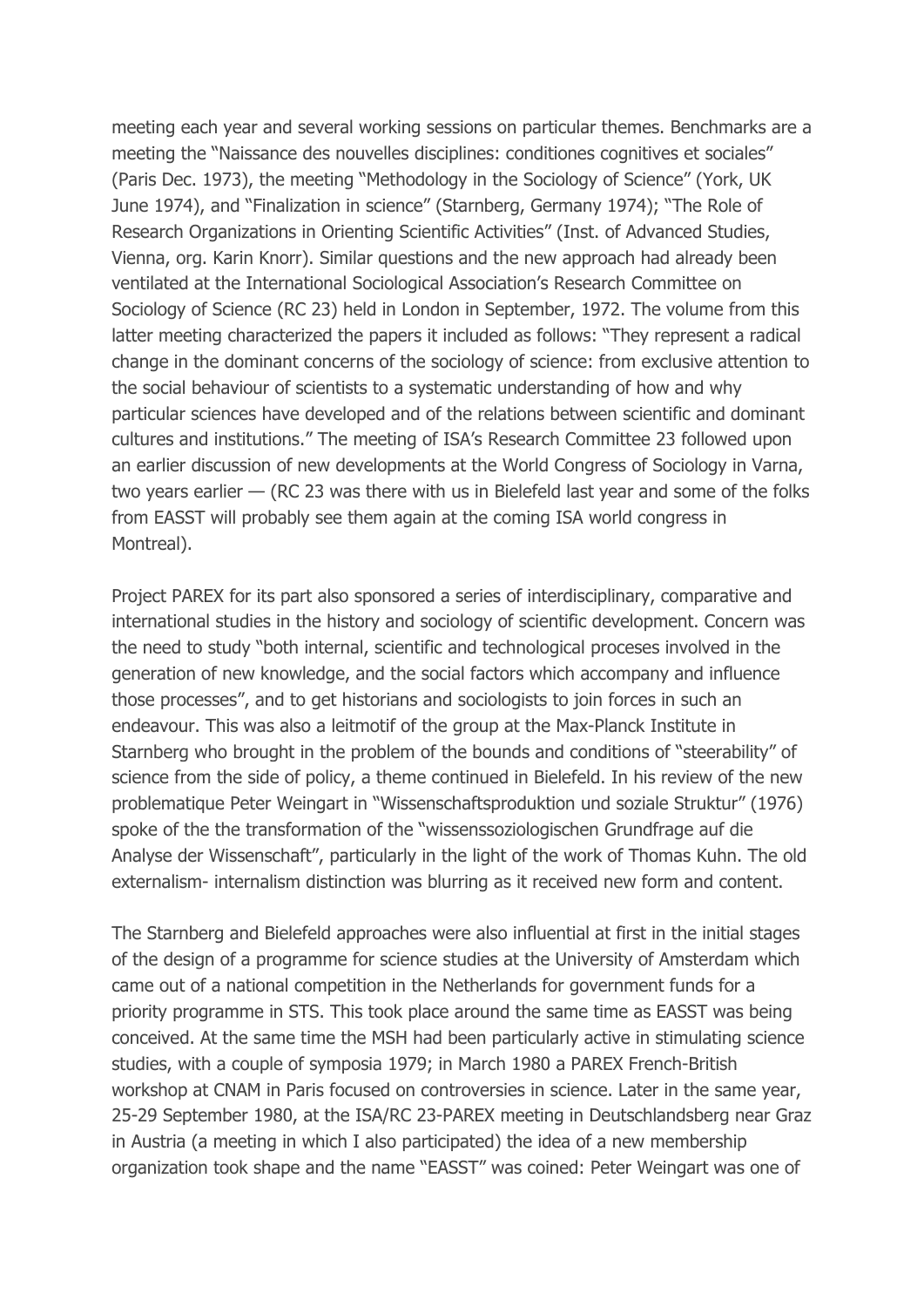the organizers. Two years later the first conference of the newly formed EASST was held in Deutschlandsberg. Trevor Pinch in a report from that meeting observed how a "brief head-count of the participants showed that over half came from the Netherlands", and now with "the establishment of a new Chair in 'science dynamics' at Amsterdam it would seem that the locus of science studies in Europe has shifted a few hundred kilometres north of the Paris-Sussex axis". EASST, he also noted, "has largely replaced PAREX as the main European forum for Science Study activities" (4S Newsletter 7, no. 4, Winter 1982, p. 27).

Through the PAREX-network the proposal to establish such a Europe-wide membership organization was distributed, and the response was sufficient for the PAREX Steering Committee (which had already been expanded in 1979) to take the step and start acting as the council of the new organization. Thus out of PAREX came EASST, officially working as such 1981. In 1979 the PAREX newsletter (PAREX Informations, first appearing in 1976) had gotten a new base in Bielefeld, with Georg Kamphausen as editor; with the reconfiguration of part of PAREX into EASST 1981 Kamphausen became responsible for the new membership secretariat, while Arie Rip (since 1979 a member of PAREX's enlarged council) took charge of the EASST secretariat and became the editor of the new organization's newsletter.

By this time another new entity had also already appeared on the European arena, the annual publication of a Sociology of the Sciences Yearbook, starting with its first volume in 1977, the same year as the Ina Spiegel-R�sing and Derek de Solla Price edited Science, Technology and Society, Cross-Disciplinary Perspectives, published under the aegis of the International Council for Science Policy Studies (ICSPS); rapidly on the heels of this came Stuart Blume's book, Perspectives in the Sociology of Science, also repealing Mertonian analyses of the production of scientific knowledge.

The 1980 Yearbook on Social Processes of Investigation (Knorr et. al. eds.) actually came out of a joint conference with PAREX at the University of Bielefeld (June 1979).

In the Yearbook collective, too, emphasis was on the comparative cross-disciplinary understanding of the sciences. The term "sociology" was defined broadly to include historical and philosophical dimensions, in contrast to a "narrow professionalised conception of the field." The basic standpoint was to view the sciences "as a plurality of socially constructed ways of comprehending natural and social phenomena. It therefore rejects any attempt at imposing a unitary and monolithic schematisation of scientific knowledge and aims to situate developments of the sciences in broader systems of cognitive production." The institutionalisation of scientific knowledge as distinct cognitive structures and their relations with other forms of understanding institutionalised in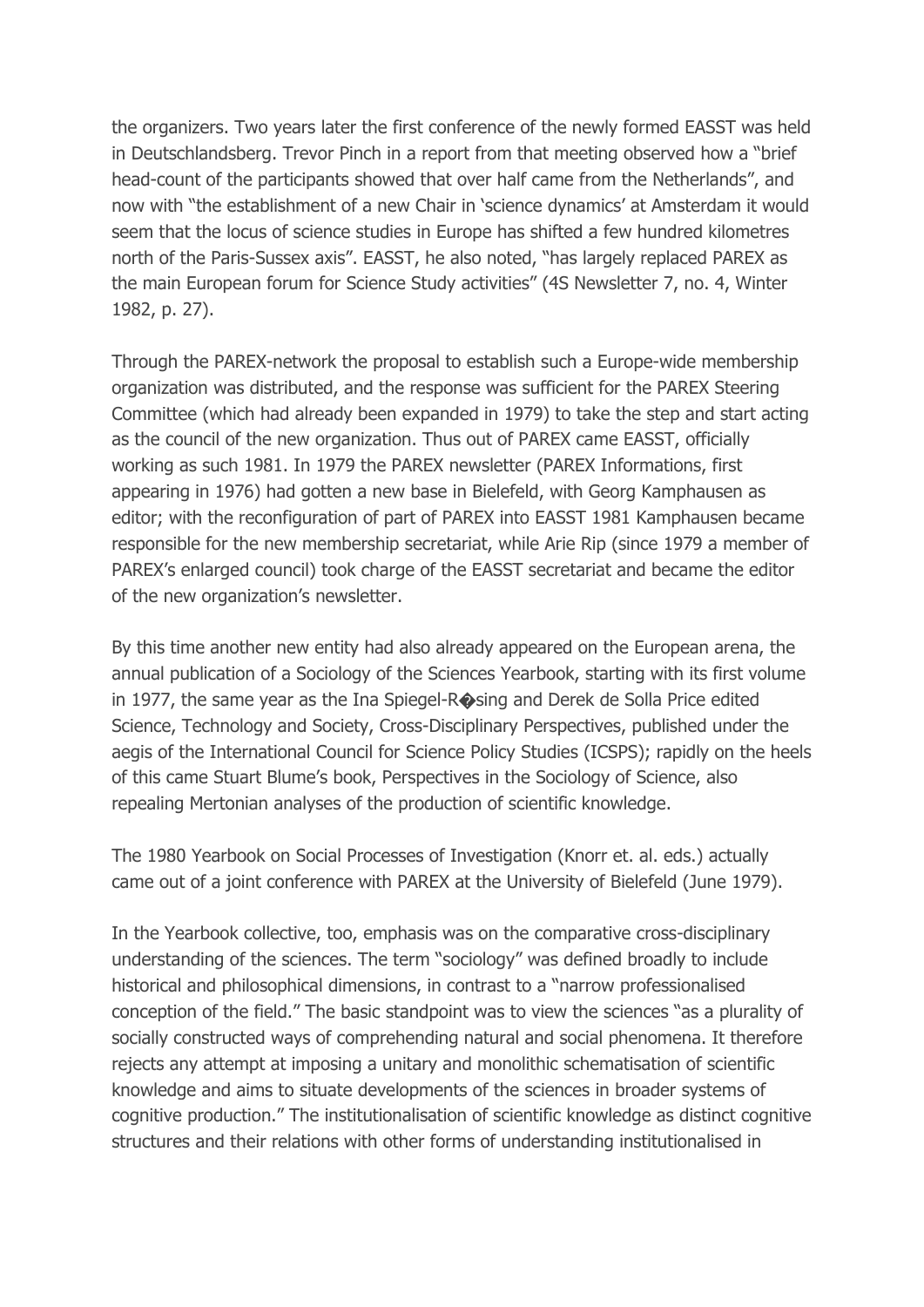different societies was also seen as important, opening up to anthropology of science and knowledge in a broad sense.

1981 was also the year that Karin Knorr-Cetina's The Manufacture of Knowledge: An Essay on the Constructivist and Contextual Nature of Science appeared, So did the special issue of Social Studies of Science, "Knowledge and Controversy" edited by Harry Collins. This was just two years after Laboratory Life: the Social Construction of Scientific Facts by Bruno Latour and Steve Woolgar; On the Margins of Science edited by Roy Wallis; Natural Order edited by Barry Barnes and Steven Shapin; Countermovements in the Sciences ed. by Helga Nowotny and Hilary Rose; and in 1980 came the anthology by G.S. Rousseau and Roy Porter, The Ferment of Knowledge.

It was a heady time where the existence of important macro-actors on our own transepistemic arenas could make a difference. In Paris the designation of the D�l�gation G�nerale � la Recherche Scientifique et Technique (DGRST) in France made it possible in 1980 for the Centre de Sociologie de l'Innovation at the Ecole des Mines to undertake an extensive programme of research and method involving co-word analysis. The actor-network theorists were sceptical about the nature and influence of pre-existing, large- scale social structures such as class and markets, and in particular the prior attribution of social interests. Instead they started their analyses from the level of interactions between individuals, groups and non-human entities, aiming to "scale up" from there to obtain broader explanations. Here constructivism took a different – Machiavellian – direction, leading to a more radical implosion of boundaries, between social and cognitive dimensions, external/internal, as well as between nature and culture. This was an orientation antagonistic to the more historical sociological approach to constructivism cultivated in PAREX and even tended to irritate some people in the same town like Jean-Jacques Salomon at OECD who later set up an STS teaching programme with a strong policy/macro-politics slant at CNAM. In the somewhat broader and neo-institutionalist perspective that still informed PAREX, and in part the new more oecumenical organisation EASST, Everett Mendelsohn in his introduction to the Yearbook of 1981on Sciences and Cultures, assessed the significance of the break with Mertonian sociology of science. The latter was seen to represent in its maturer post-war form a scrutiny of the role of the sciences in democratic societies, analyzing the social norms and social structures in which this obviously important activity might flourish. In consequence with this, even if not intended so, the "early historical and sociological studies were in large measure celebratory of the sciences and scientists", with a conscious pairing of the norms of science and those of the democratic state. The new approach was destined to deviate from that glossiness.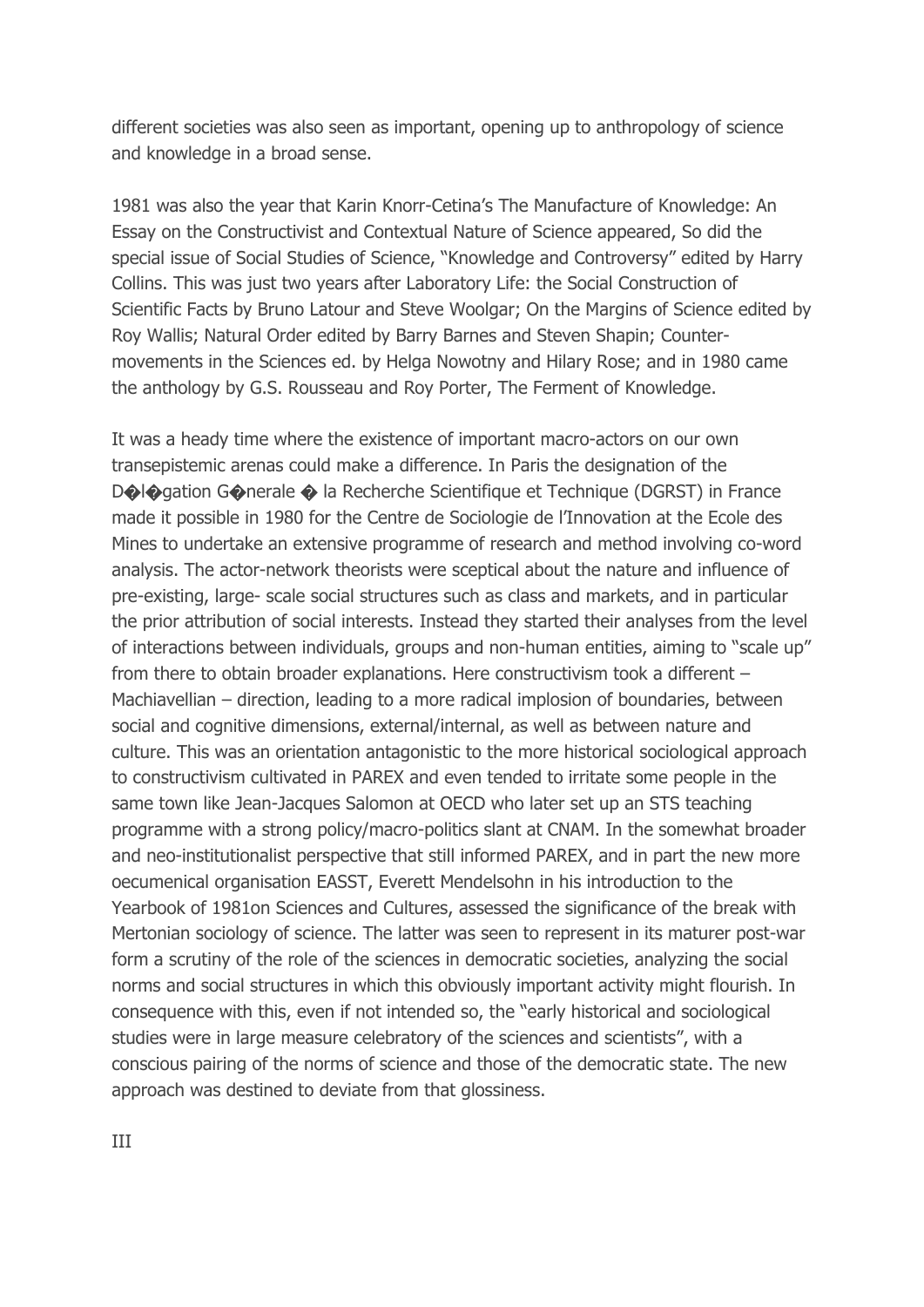The breakdown of this positive and celebratory appraisal of the sciences did not just grow out of Kuhn's hat. In the perspective that informed EASST at the time of its inception 1981, and one that I have tried to promote on various occasions as president since 1991, there is another dimension that becomes equally important in drawing attention to our politico-cultural and intellectual roots. It is the emergence in society of various social movements in the 1960s and into the 70s, among them specific movements of criticism of science, its uses and its products on the one hand, but questioning also the very value of instrumental rationality and its very existence on the other. I am thinking of the anti-imperialist movement of those days, the radical student protest movements, the environmental movement, and particularly the women's movement which within academe spurred a radical feminist critique of science. In my view we have a double heritage, intellectual and activist at once. From a moral point of view, and speaking of our own "ethos" as part of what I like to think of as a movement for the social responsibility of science, our roots go back even further than 1970, the year that PAREX, our institutional ancestor started up as a collaborative project/network in Europe.

When it comes to trying to get a handle on a history like this, I am struck by something paradoxical; STS-people are puzzling. They tend to become rather narrow-minded in constructing their own past, positioning themselves programmatically in mostly cognitive terms, while ignoring their own broader historical and socio-political contextuality. I guess this is part of the (very much "modern") game of having to legitimate oneself in purely professional terms in academe in the fight for respectibility and funding. As Loren Graham has pointed it out once in an article, this has funny consequences; Hilary Rose in her book on Love, power and knowledge points to the same thing  $-$  (Here, by the way, it was heartening to hear a corrective to this at the Bielefeld conference; referring to Bernal in his informal introductory remark, David Bloor countered the usual idealist account and made some important points of restrospect in his talk at the banquet on the occasion of his receiving the Bernal award).

Loren Graham remarked how scholars in our field have repealed internalism but when they write their own history in the long term perspective they sometimes point to J.D. Bernal and even Joseph Needham, and so they play up the event of the History of Science Congress in London 1931 as very significant. Then then they go on to trace an intellectual genealogy from the ideas in Boris Hessen's benchmark paper to Bernal 1939, Needham, Levy Hyman, and others to the externalism-internalism debate in the 1960s (with Merton coming in as a target alongside historians like Butterfield) – leaving out all the activism in and around the key figures from the thirties. Thereafter Kuhn's The Structure is usually introduced as a new benchmark. In this reconstruction of the past something vital is rendered invisible. It is the existence and importance of the Science and its Social Relations movement of the 1930s and the many science activists in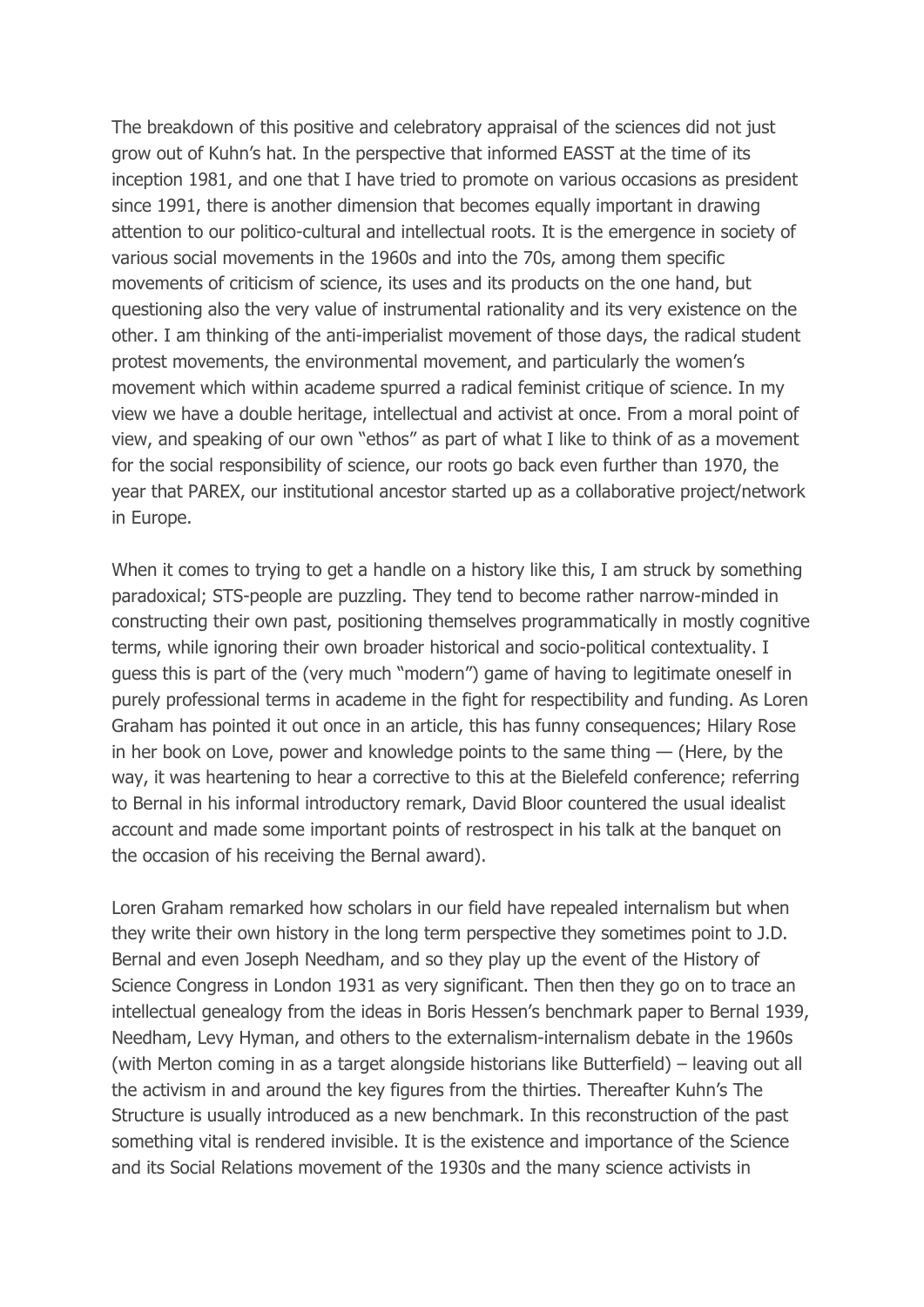various countries who took part as committed and reflective intellectuals and scientists in a broader anti-facist and anti-racist movement of that time. Their concern, shared with Merton's, was "keeping science straight".

Hilary Rose for her part has noted in the same way how the "social turn" in our later history from the late 60s onward too has been reconstructed as an internalist cognitive genealogy that tends to fix upon Kuhn.

There is a paradox. While today's social studies of science take for granted the social context of science, their practitioners none the less typically tell their own origins story so as to emphasize the internal development of their history, and to neglect any version of externalism, whether the historical materialist question of 'What conflict outside us was within us the reflex of thought?' or any social constructionist account. There has been a tendency to focus upon Kuhn as founding father, single-handedly opening the doors to the possibility of a fully social account of science. To question this account is not to diminish Kuhn's contribution, nor to neglect the importance of intellectual development, but rather to insist that attention is paid both to theories and their historical location – not least our feminism's own theorizing and our own contexts of production.

It is in such a broader perspective that I also like to locate one of the dimensions of EASST, an amalgam of impulses coming from the various "turns" in research agendas marked by various programmes within STS together with responses to socially, culturally and politically shaping forces in society at large – not as something internal/external, but as a part of a coevolution of, broadly speaking, intellectual and social orders. Here, for example, in Scandinavia the welfare state that has now been dismantled in various respects has also been a significant patron. Where, moreover, would be the various programmes without the sorts of government priority programme funding, and even commercially inspired projects, that have come our way, permitting consolidation of research units with exiting agendas of research under some variant of the rubric STS? This has created new opportunities, but it has also contributed to many of the inbuilt tensions we are facing today. If these tensions are articulated and properly managed at an organisational level I think it should even be possible to do some further bridging with colleagues working in the neighbouring domain of Science, Technology and Innovation (STI).

I also think that in this broader perspective that takes us back to the 1930s, we can make the case that we are also carrying forward the spirit of critique and analysis of a generation ago, pertinent to the social responsibility of science in our own. It was this quest that scientists in 1937 too formulated, under for them specific historical circumstances, when they set up the Committee on Science and its Social Relations